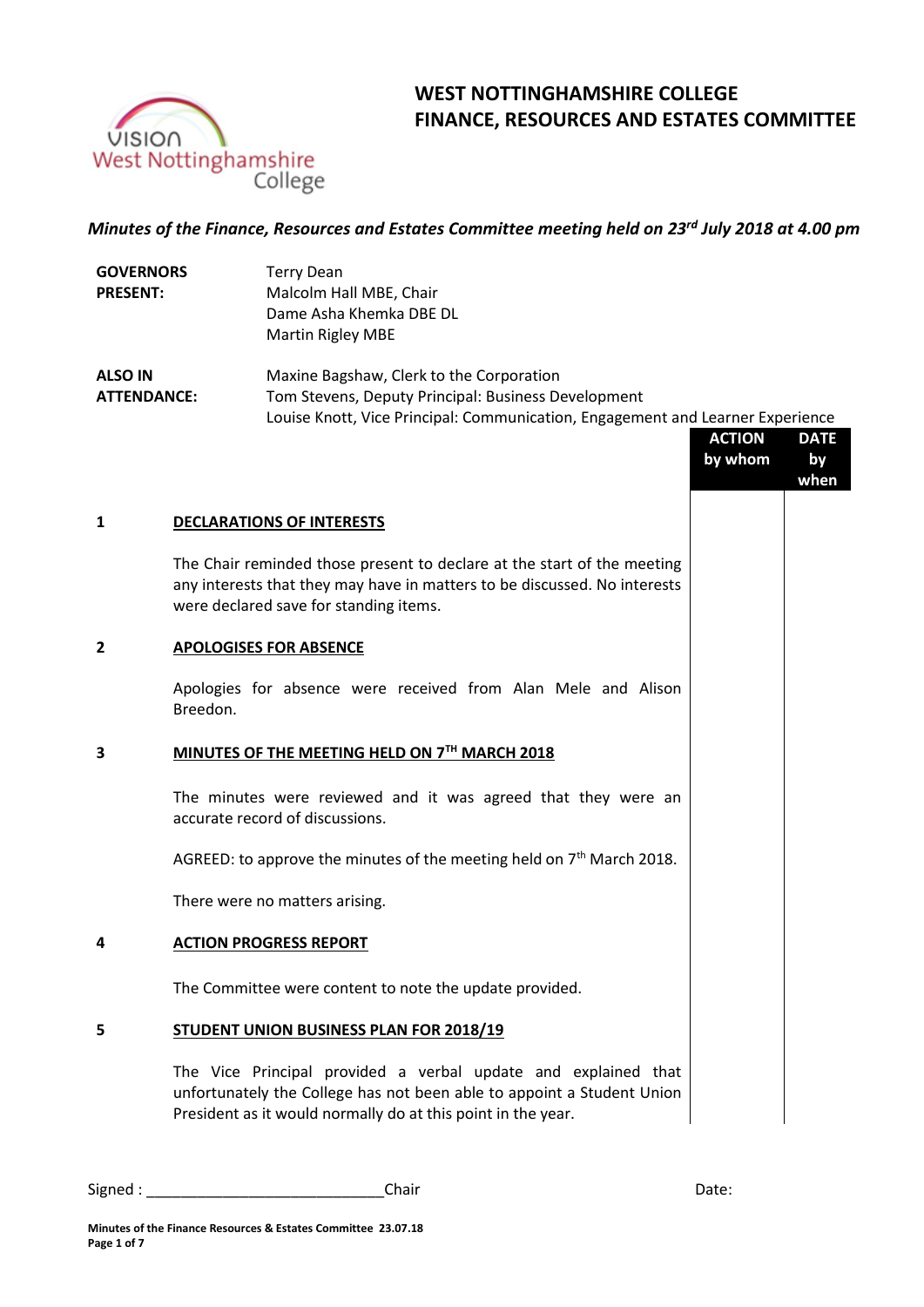She indicated that the College is writing to all of its students who are due to conclude their current courses this year to see if anyone would be interested in applying for the position. If this approach is not successful then there may be a need to look at the student union structure next year, for example, instead of having one full-time SU President to look to have two part-time employees who are enrolled as 18/19 students. She indicated that having two part time appointments may work well in the autumn and spring term, however it is likely that the summer term will be a challenge given the need for them to focus on their studies.

She advised that the Student Union (SU) President for 17/18, Lewis Maskery, has done a lot of work over the year and the objectives will remain the same for next year, these include:

- 1) Ensuring that the SU is a representative voice for students. She advised that the SU have done a lot of work with UK Citizens this year and have also worked well with the national NUS. The SU were able to secure the attendance of Ben Bradley in College and next year there is planned work with the labour party involving a series of student debates, some suggested topics are conduct and behaviour and political engagement. She indicated that the SU President Chair's all of the learner voice sessions.
- 2) Promote citizenship and engagement. This will include a reminder to all students to register for and participate in voting. There will be opportunities for debates and discussions. The SU was also able to secure the attendance of Friends of the Earth in College this year.
- 3) Make a contribution to College life this is all about ensuring that students are equipped with the softer life skills.

In terms of the budget for 18/19 she confirmed that it will remain the same, with the College providing a block grant of £100k, this is then supplemented with any further fundraising undertaken by the SU including the sales of NUS cards etc.

The Committee questioned whether the block grant provided has been benchmarked with other Colleges. It was confirmed that this has not been done at this stage. The Committee agreed that, they would if possible like to see some comparisons. It was acknowledged that Colleges may not all account for SU expenditure in the same way, particularly in relation to staff costs. Whilst acknowledging this they felt that it would be useful to know the approach taken by other colleges.

AGREED: to note the content of the update provided.

# **6 ALUMNI UPDATE**

The Vice Principal: Communication, Engagement and Learner Experience drew members' attention to her written report and confirmed that the Colleges alumni service provided by Think Alumni was launched in April with over 8146 former HE and A Level students sent invitations to join.

Signed : \_\_\_\_\_\_\_\_\_\_\_\_\_\_\_\_\_\_\_\_\_\_\_\_\_\_\_\_\_\_\_\_Chair \_\_\_\_\_\_\_\_\_\_\_\_\_\_\_\_\_\_\_\_\_\_\_\_\_\_\_\_\_\_\_\_\_Date:

VP C, E & LE

Sept. 2018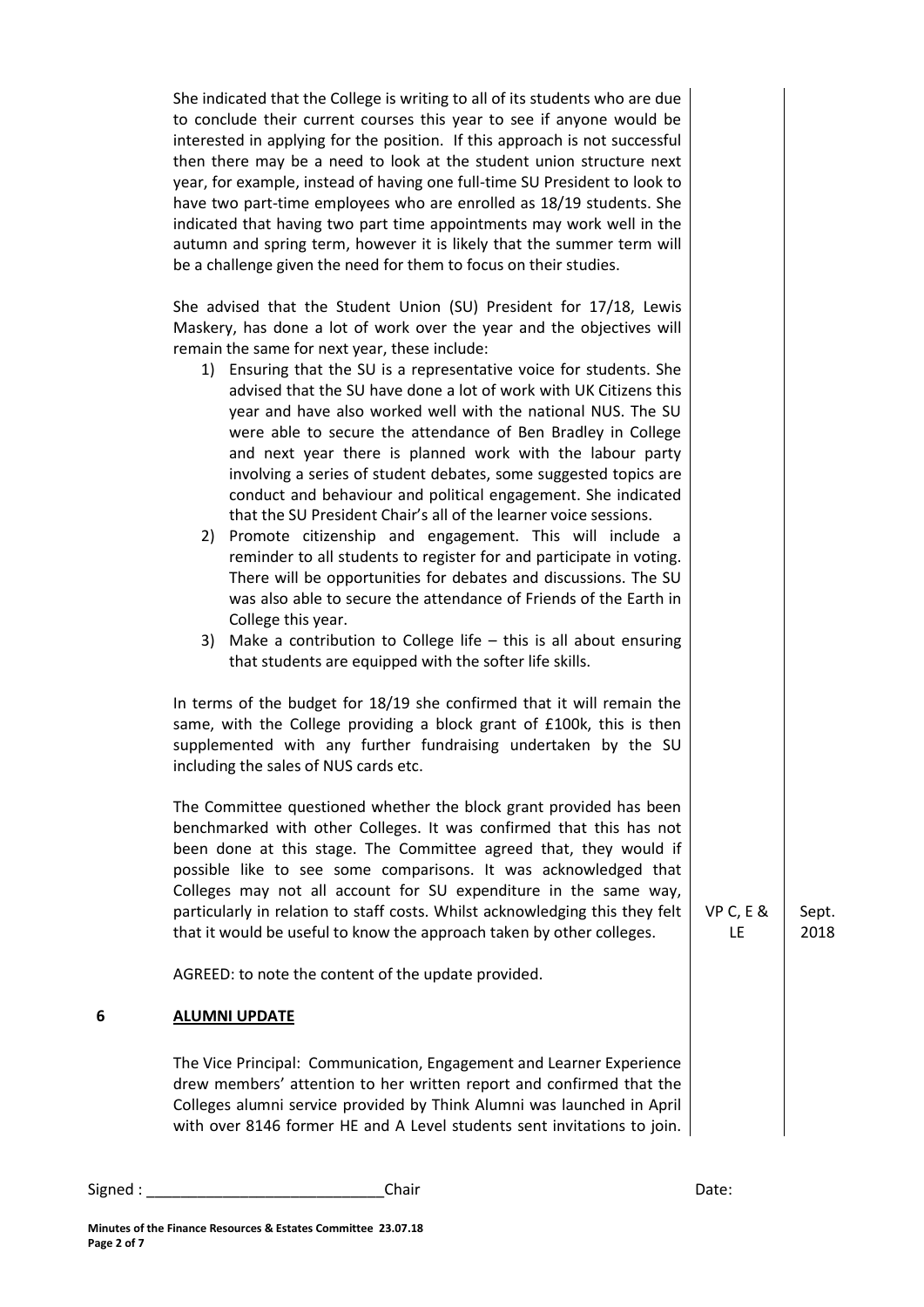The managed service comprises of written content pieces for a monthly e-bulletin, blog articles, alumni profile page and Linkedin groups supported by a dedicated website. The first launch bulletin was received by 6708 recipients (82%) and opened by 44% of those recipients against a benchmark of 44%. Click through was 12% against a benchmark of 10%.

Engagement for the second bulletin saw a 25% open rate with a click through rate of 6%. The second bulletin naturally does not have the novelty value and therefore impact of the launch email and therefore engagement rates are likely to be lower. Popular articles were

- How to balance taking a course with your job;
- Tips for your first day at your new job;
- Common work place problems what to do if members of your team aren't picking up the slack.

The LinkedIn profile set up has 342 individual connections with the Alumni group having 38 members. A campaign is ongoing to further drive up membership.

She explained that at this early stage in the campaign it is about growing membership and ensuring regular content is shared with those members. It is too early at this stage to see any tangible return on investment and as such the College has agreed to run with Think Alumni for a second year and at which point the position will be reviewed.

AGREED: to note the content of the update provided.

(Louise Knott left the meeting at 4.15 pm)

## **7 BAD DEBT – REPORT AND WRITE-OFFS**

The Committee were asked to consider the written report and a number of matters were noted:

- The College makes provision for bad and doubtful debts in line with its accounting policy, making full provision for debts over 90 days old and levying a 5% provision on residual sales and student ledger balances.
- The College uses a third party debt collection agency to pursue non-payment of debts in line with the policy and procedure.
- A summary of the current provision for bad and doubtful debt was provided and it was explained that the largest proportion of the provision sits with the main sales ledger, which accounts for 86.9% of the total, which is a broadly similar proportion to the position at the end of the last financial year. Of the £418k, £5.5k is general provision calculated at 5% of outstanding debts and the balance is made up of specific provisions.
- Within the specific sale ledger positions three debts will be written off in the current year – all have been fully provided for so there will be no impact to the results for 17/18. These are:

Signed : \_\_\_\_\_\_\_\_\_\_\_\_\_\_\_\_\_\_\_\_\_\_\_\_\_\_\_\_Chair Date: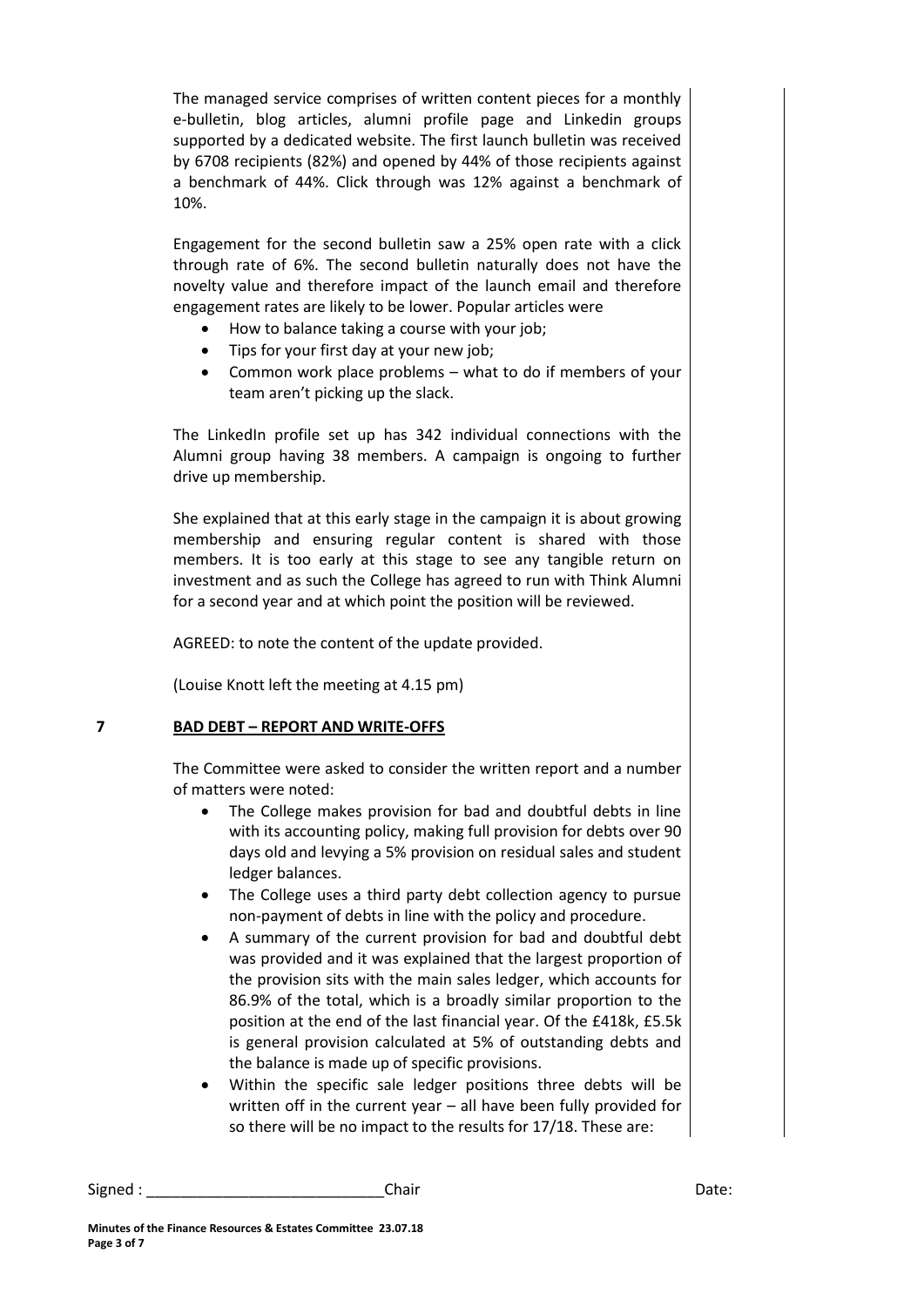|   | a) Richard Owen Training have made a winding up application<br>(E70, 992)<br>b) Pine Wood Training have now been liquidated (£74,464)<br>KF Training (£19,374).<br>c)<br>In relation to the latter company the Committee questioned whether it<br>has gone in to liquidation. Staff were unable to confirm this and it was<br>therefore agreed that an update would be provided at the next meeting.<br>AGREED: to note the content of the update provided.                                                                                                                                                                                                                                                                                                                                                                                                                                                                                                                                                                                                                                                                                                                                                                                                                                                                                                                                                                                                                                                                                                                                                                                                                                                                                                                                                                                                                                                                                                                                                                                                                                                                                                                                | Interim<br>Director<br>Finance | Sept.<br>2018 |
|---|--------------------------------------------------------------------------------------------------------------------------------------------------------------------------------------------------------------------------------------------------------------------------------------------------------------------------------------------------------------------------------------------------------------------------------------------------------------------------------------------------------------------------------------------------------------------------------------------------------------------------------------------------------------------------------------------------------------------------------------------------------------------------------------------------------------------------------------------------------------------------------------------------------------------------------------------------------------------------------------------------------------------------------------------------------------------------------------------------------------------------------------------------------------------------------------------------------------------------------------------------------------------------------------------------------------------------------------------------------------------------------------------------------------------------------------------------------------------------------------------------------------------------------------------------------------------------------------------------------------------------------------------------------------------------------------------------------------------------------------------------------------------------------------------------------------------------------------------------------------------------------------------------------------------------------------------------------------------------------------------------------------------------------------------------------------------------------------------------------------------------------------------------------------------------------------------|--------------------------------|---------------|
| 8 | HEALTH AND SAFETY ANNUAL REPORT FOR 2017/18<br>The report prepared by Jaqueline Gascoyne was reviewed and it was                                                                                                                                                                                                                                                                                                                                                                                                                                                                                                                                                                                                                                                                                                                                                                                                                                                                                                                                                                                                                                                                                                                                                                                                                                                                                                                                                                                                                                                                                                                                                                                                                                                                                                                                                                                                                                                                                                                                                                                                                                                                           |                                |               |
|   | acknowledged that it principally provides statistical information. Key<br>matters noted were:<br>In terms of the number of accidents in the 16/17 academic year<br>$\bullet$<br>there were 561 and in 17/18 there were 710. The reason for the<br>increases were discussed and it was acknowledged that the<br>health and safety team have no particular concerns. The Health<br>and Safety team only now report upon site based staff and<br>learners as it is acknowledged that this is where the majority of<br>accidents are reported.<br>The data states that there has been an increase in the accident<br>$\bullet$<br>rate albeit a marginal one. This can be a concern, however the<br>health and safety team acknowledge that there are a lot of<br>factors that can influence the accident rate which includes<br>increased reporting, which is a positive indicator or a reduction<br>in safety culture, which is a negative indicator. The Committee<br>made the observation that the number of 'near misses' reported<br>has increased which they viewed as a positive learning<br>opportunity.<br>The team is no longer reporting on accident data in each<br>department and school due to vast variances in these areas<br>which renders the data limited for comparison between them.<br>Page 2 of the report sets out the RIDDOR reportable accidents<br>and page 3 summarises the non-RIDDOR investigations. It was<br>explained that the health and safety team complete their<br>investigations before formally reporting to the Health and Safety<br>Executive where appropriate.<br>The number of RIDDORs and non-reportable investigations is not<br>unusual. There is a concern however that, procedures and<br>controls that are documented in risk assessments are not always<br>being followed and the deviation from these can be the cause of<br>the accident. It was confirmed that all staff are reminded not to<br>document control measures that will not be followed, the risk<br>assessment is not a tick box to comply with the law and it should<br>be considered as a live document that is referenced and<br>understood by all that it relates to. |                                |               |

Signed : \_\_\_\_\_\_\_\_\_\_\_\_\_\_\_\_\_\_\_\_\_\_\_\_\_\_\_\_Chair Date: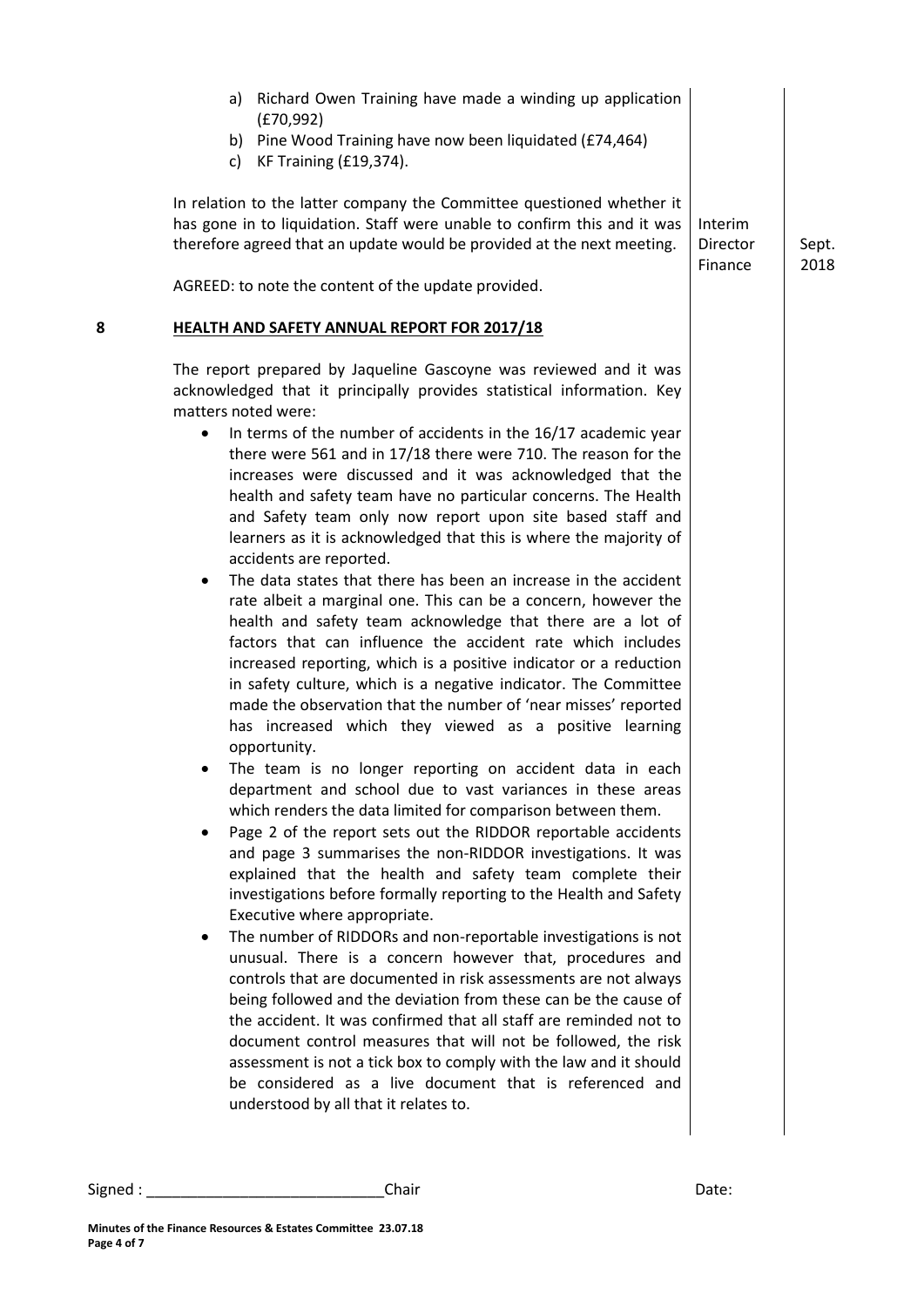- Following on from the restructure a new audit programme will be set to commence in September, this will be taking in to account where staff will be managing expanded and new areas. A challenge from the Committee was to ensure that there is sufficient capacity within the health and safety team given the staff changes made.
- Online training it was explained that the College has increased the number of online training opportunities as it is considered the most practical and cost effective method of ensuring all staff are kept up to date, however it was acknowledged that this needs to be carefully monitored and reviewed to ensure a positive impact.
- Fire evacuations these are regularly scheduled to ensure that the College is compliant in terms of its obligations. The Committee questioned whether the College undertakes disaster simulations. It was confirmed that it does.
- Update on counter terrorism measures the draft counter terrorism guidance document is structured so that the body of the document is an overview of the terrorist threat and how it can affect the College and the appendices are the detailed procedures that should be followed in the event of a threat or attack. As terrorism is such a vast subject to cover there are lots of appendices to try and cover lots of threats. However, as it takes time to test out procedures and the threat methodology changes it is recognised that the detailed procedures need to be flexible and will be subject to change. Therefore a decision has been made to redraft the guidance document and take out the detailed procedures so that the guidance document can be submitted to executive for feedback and unions for approval so at least there is some up to date support guidance available for staff.
- Bomb evacuation test at Engineering Centre the site has had the fire alarm modified to accommodate a different tone and this was activated for a full week so users of the building could familiarise themselves with the difference in them in readiness for the bomb evacuation test on Monday 26<sup>th</sup> February 2018. The advantages of an audible alarm is that it alerts all users in the building at the same time (unless there are users with hearing impairments but these then have a personal emergency evacuation plan) and it also unlocks all MAG locked exits allowing free movement out of the building. This was impeded at the July 2017 test at Derby Road as there are a lot of exit doors usually used in a fire evacuation which remained locked during the test. The Committee were advised that the fire alarm at Derby Road may need to be reviewed in the future, however this will be at a cost. It was confirmed that an update on this will be provided in the next academic year.

Director of Dec. 2018

AGREED: to note the content of the update provided.

IT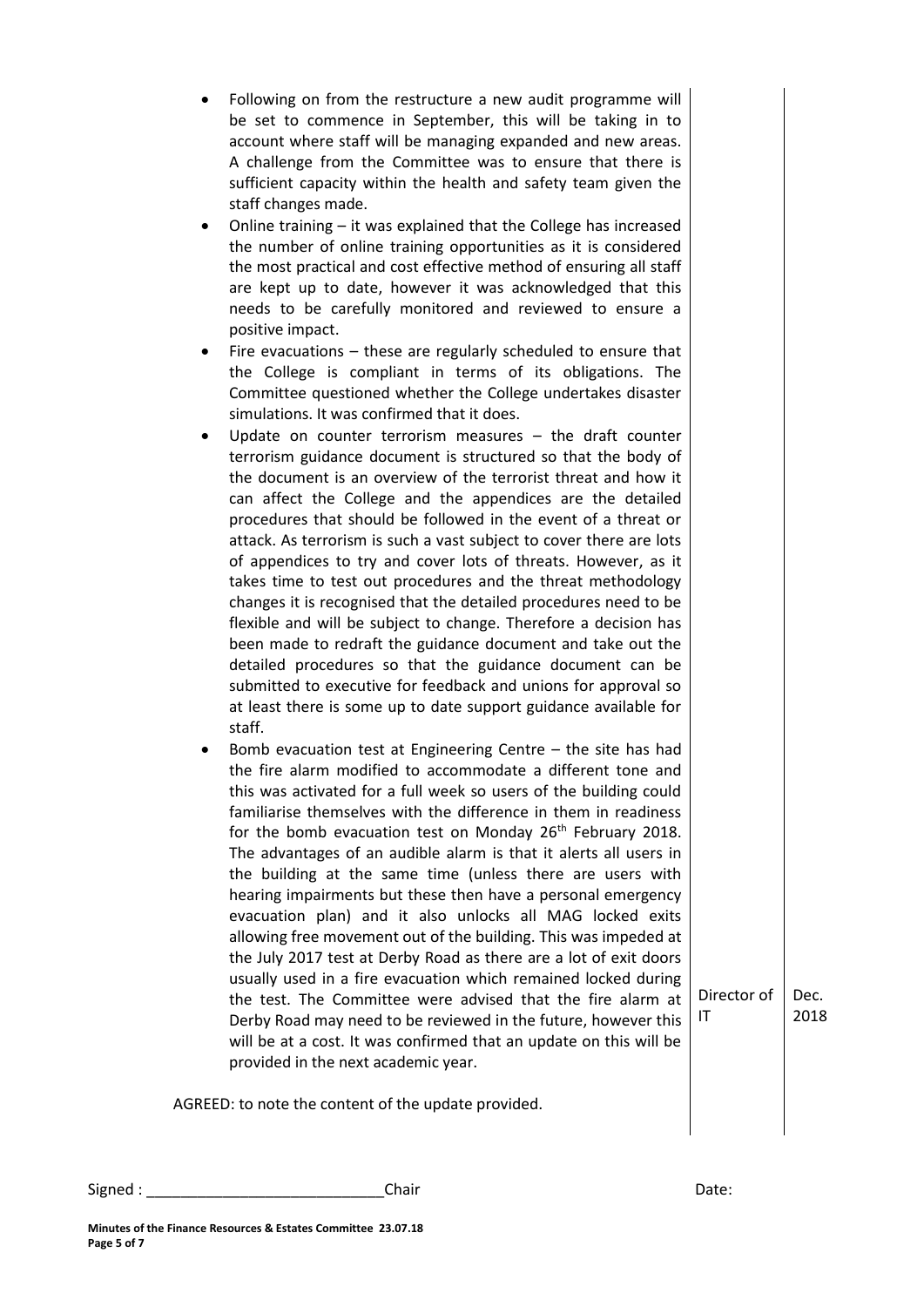## **9 COMMITTEE REVIEW**

The Clerk introduced this item and asked the Committee to undertake an annual review regarding its arrangements, in terms of membership, terms of reference and self-assessment for the year. The Committee considered the start time of meetings and agreed that for 18/19 it would be beneficial to have them at 5.00 pm and not 4.00 pm.

In terms of membership it was noted that the College is seeking to recruit new Governors over the summer and in to the start of the autumn term. The Committee all agreed that they would find it useful to have someone with banking and/or finance experience to be recruited as a member of this Committee too. The Committee were of the view that the terms of reference remained fit for purpose and therefore made the recommendation to the Board that they remain unchanged for the 18/19 academic year.

AGREED: to note the content of the review undertaken.

#### **10 AOB**

As a matter of additional business the Deputy Principal circulated a report on the nursery which provides an annual review and proposals regarding nursery fees for 2018/19.

He explained that in the last 12 months there have been some significant national changes including the publication of a national model agreement for parent free entitlements for 15 and 30 hour funding. There has been the launch of childcare choices website for parents to check eligibility for funding and child care tax free top up. For every £8 contributed by parents the Government tops up with £2 to a maximum of £2000 per child.

He explained that fees in relation to places offered are very 'tight' and the College nursery is not a profit making facility. He advised that national increases to 30 hours entitlement will be a challenge for many providers.

In terms of the 17/18 position the forecast was for a deficit, however it is believed that the year will end with a very small surplus. He advised that occupancy this year has decreased and therefore the College has had to manage costs carefully and it was acknowledged that all staff involved in the nursery have worked really hard to bring the provision in on budget.

The Deputy Principal made the proposal that the nursery fees for 18/19 be adjusted to take in to account present occupancy levels and the 30 hour free funding for parents earning up to £100k. The Committee were asked to consider the recommendation that for 18/19, full week nursery fees are increased from £185 to £199 (7.56%) compared to 17/18 and day rates are increased from £41.70/£42.70 to £46/£47 (+10.0%).

Signed : \_\_\_\_\_\_\_\_\_\_\_\_\_\_\_\_\_\_\_\_\_\_\_\_\_\_\_\_Chair Date: